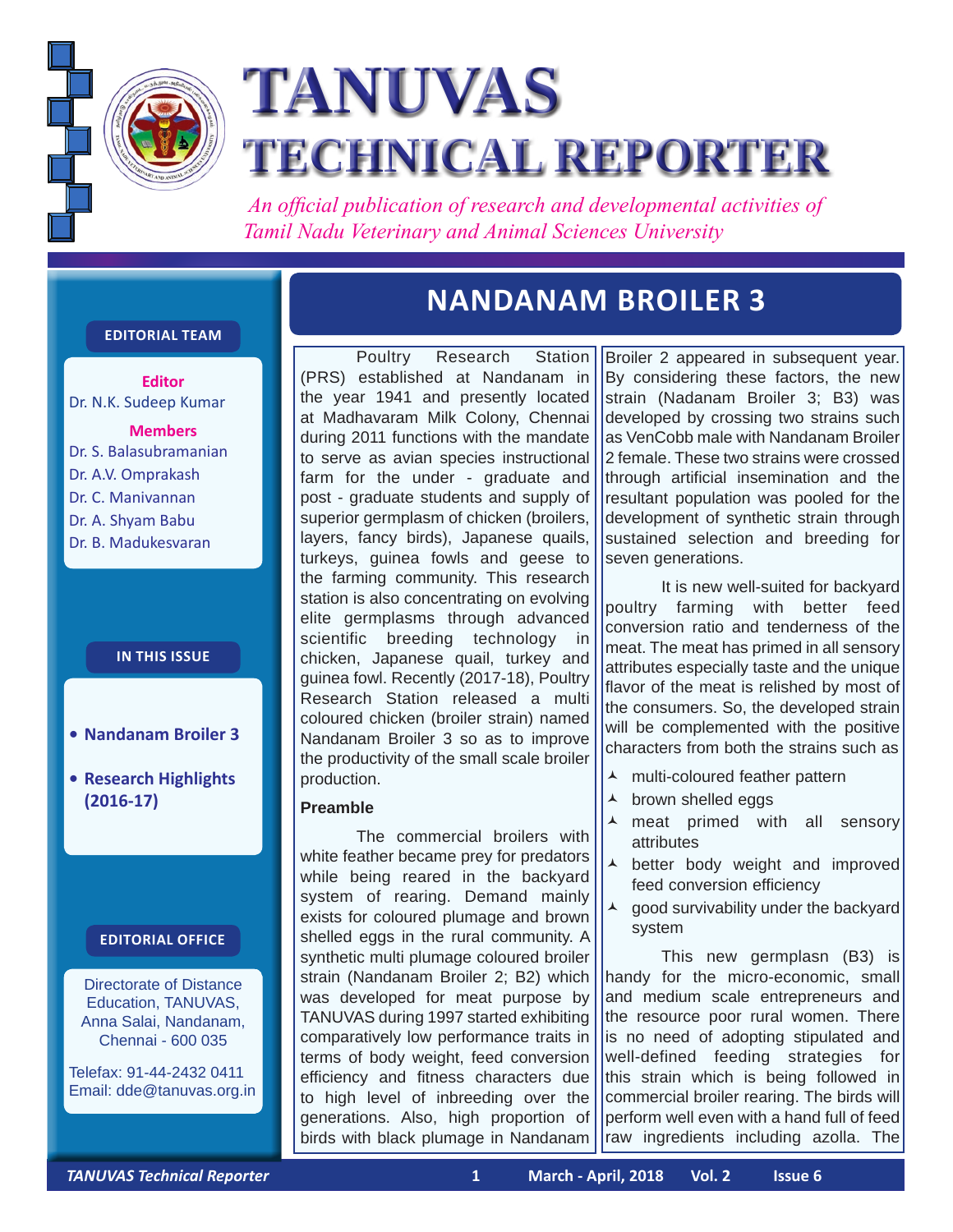chicks need to be kept under brooding in the intensive system of management at least for a period of two weeks before being sent to the backyard rearing. This strain can be further propagated in the farmers field itself by growing the same as parents. This cannot be practiced while getting the commercial broiler strain available from the breeding companies. This strain (B3) is commonly utilized in the religious functions and festival occasions.



#### **Objective and breeding programme adopted to develop the strain**

Nandanam Broiler 2 female and VenCobb (Broiler Breeder) male were used as the base population. Initially, for a period of two generation, random breeding was carried out in the existing parent flock of two strains. Within family selection was carried out based on the phenotypic performance of the F1 offspring after eliminating the individuals with white plumage. *Inter se* flock mating was followed in the selected population to produce F2 generation. From the third generation, 24 number of breeding pens were formed with 24 males and 144 females with a sex ratio of 1:6. There after within family selection was continued to select the offspring to act as a parent for the next generation. Totally, 1600 day old straight run broiler chicks, approximately 70 chicks from a family (in 5 hatches), were taken as the replacement population in each and every generation. Eighth week body weight was fixed as the selection criterion and the selection pressure was maintained at 1 in 6 for females and 1 in 33 for males so as to achieve eighth week body weight of 1.30 kg with feed conversion efficiency at 2.50 and livability of 95 per cent.

#### **Salient Features of Nandanam B3**

▲ A multi-coloured broiler strain.

- Good disease resistance, adaptability to substandard managemental conditions and massive appearance of adult are special features.
- $\triangle$  Body weight of 1.30 kg at 8<sup>th</sup> week with feed efficiency of 2.50 and livability of 95%.
- $\lambda$  More preferred by urban and semi-urban consumer/ retailer owing to the desirable flavour of meat.
- $\lambda$  Most popular among semi-unban farmers as backyard bird due to attractive plumage.

#### **Production Performance of Nandanam B3**

| <b>Parameters</b>                        | <b>Performance</b> |
|------------------------------------------|--------------------|
| Hatch weight (g)                         | 41                 |
| 8 <sup>th</sup> week weight (g)          | 1300               |
| $10th$ week weight (g)                   | 1500               |
| 12 <sup>th</sup> week weight (g)         | 1850               |
| Feed efficiency up to 8 weeks            | 2.52               |
| Livability (%) 0-8 week                  | 95                 |
| Age at sexual maturity (days)            | 133                |
| Weight at sexual maturity (g)            | 2635               |
| Part – time egg production (25-40 weeks) |                    |
| HDEP $(\%)$                              | 47                 |
| <b>HHEP (%)</b>                          | 46                 |
| Annual egg number                        | 140                |
| Egg weight (g at 42 weeks)               | 60                 |
| Adult livability (%)                     | 97                 |
| Hatchability (%) on total egg<br>set     | 68                 |
| Hatchability (%) on fertile egg<br>set   | 83                 |

The strain can be grown with good FCR and affordable cost of production even up to 12 weeks of age as the bird is performing well with better meat quality till the time. On farm trails carried out during  $8<sup>th</sup>$ generation (2017-18) indicated that the birds are having the potential to reach an average body weight of 1.900 kg in 10<sup>th</sup> week itself.

**A.V. Omprakash, N.Karthikeyan, R. Rajendran, K. Sangilimadan, P.Kanagaraju and K. Premavalli Poultry Research Station, TANUVAS, Chennai – 600 051 Email : prs@tanuvas.org.in**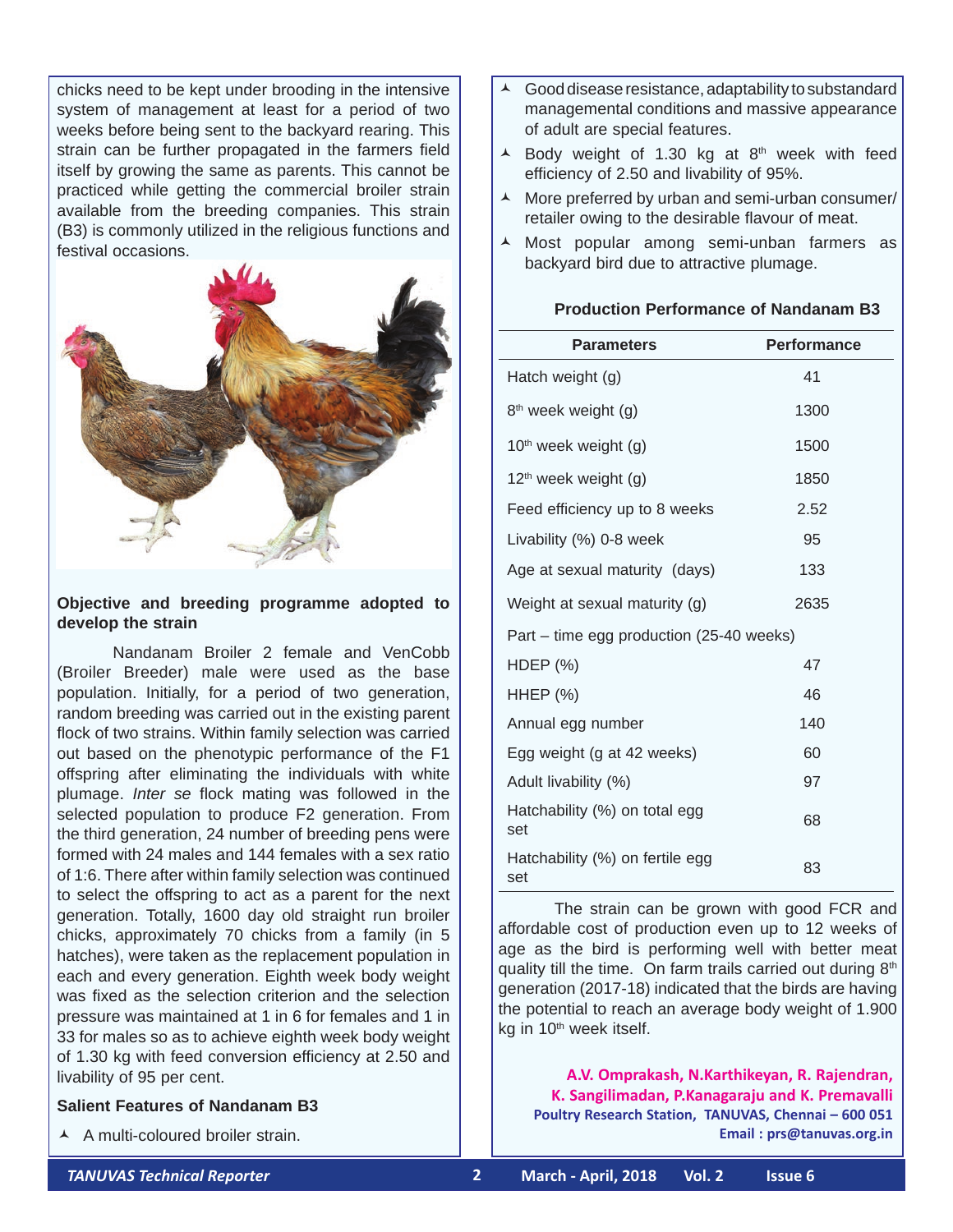### **RESEARCH HIGHLIGHTS (2016-17)**

#### **Current status of** *Mycobacterium avium subsp. paratuberculosis* **excretors and the possible role as a zoonotic pathogen**

Mycobacterium avium subsp. paratuberculosis (MAP) is now drawing attention as zoonotic pathogen due to possible role in Crohn's disease of humans. About 813 samples comprising milk (524 bovine, 59 caprine and 50 ovine), bulk tank milk (65) and dairy products (115) were screened to ascertain the presence of MAP in milk and milk products. Out of these samples 3.8% (20/524), 0% (0/50), 0% (0/50), 3.1% (2/65) and 0% (0/115) samples were positive by Ziehl-Neelsen staining while 30.7% (161/524), 14.0% (7/50) and 11.9% (7/59), 27.7% (17/65) and 0% (0/115) samples were positive by IS900 Polymerase Chain Reaction respectively. Further, questionnaire survey analysis using binary logistic regression revealed that deworming frequency, rearing system, dung removing frequency and disinfectant usage in farm were influencing the occurrence of MAP infection in animals. The high prevalence of MAP infection in present study warrants need of regulatory measures to combat the MAP infection in animals and humans.

> **Research Scholar: A. Karthikeyan** Department of Veterinary Public Health and Epidemiology, Madras Veterinary College, Chennai-600 007. **Chairman: Dr. L. Gunaseelan**

#### **Phenotypic and molecular genetic studies on draughtability in Umblachery cattle of Tamil Nadu**

• Draught power in Umblachery cattle was assessed through phenotypic traits, draughtability parameters, biochemical parameters and variations in candidate genes. Draughtability traits like stride length, speed of ploughing and horse power generated during ploughing averaged  $1.20 \pm 0.21$  m,  $0.95 \pm 0.03$  m/s and  $0.39 \pm 0.04$  respectively in Umblachery bullocks. A strong positive correlation was observed among morphometric traits like body length, height at withers and chest girth, and draughtability parameters. The physiological parameters such as heart rate, pulse rate, respiration rate and rectal temperature were found to increase after work.

- The means of serum creatine kinase and lactate differed significantly between before (52.35  $\pm$  5.04 U/L and 52.87  $\pm$  8.22 mg/dL) and after (35.92  $\pm$  4.17 U/L and 37.477±3.846 mg/dL, respectively) work.
- The single nucleotide polymorphism (SNP) in ACE-1 gene at position 2620 (A>G) was significantly associated with body weight. Similarly, the genotypes 373/373 bp and 365/365 bp of VEGFA (ACAT)n microsatellite associated with lower levels of serum lactate and creatine kinase and 175/177 and 177/177 bp genotypes of VEGFA (GA)n microsatellite marker associated with lower levels of serum lactate are considered as the favourable genotypes. The optimum draft load at which Umblachery bullocks exhibited uniform and maximum power output was 75 to 78 kg. Thus, the genes ACE-1, BDKRB2 and VEGFA could be used as potential candidate markers for assessing draughtability in *Bos indicus* cattle.

**Research Scholar: M. KOUSALYA DEVI** Department of Animal Genetics and Breeding, Madras Veterinary College, Chennai - 600 007 **Chairman: Dr. S.M.K.Karthickeyan**

#### **Diagnostic and therapeutic evaluation of haemorrhagic gastroenteritis in puppies**

The main aim of the study was to identify the etiology and to evaluate haemorrhagic gastroenteritis in puppies below 6 months of age. Ten apparently healthy puppies were selected as control animals. In the clinical study, dogs presented with the history of vomiting and haemorrhagic diarrhoea were subjected to grading based on canine HGE Activity Index, with little modifications, and the grade III/ severely affected puppies were selected. Sixty two dogs under grade III, were classified into the following groups: Group II – viral enteritis, Group III – bacterial enteritis and Group IV – combined bacterial and viral enteritis. The enteropathogens and toxins identified in the puppies with haemorrhagic gastroenteritis were, canine parvo virus- 2b, canine distemper virus, clostridium perfringens – enterotoxin, c. perfringens – alpha toxin, clostridium difficile, escherichia coli – shiga toxin, and e. coli – enterotoxin. The gastrointestinal parasites identified were, Toxocara sp., ancylostoma sp., taenia sp., cryptosporidium sp., and isospora sp. All the animals under various groups were treated with a protocol of intravenous fluids, antibiotics, antiemetics,